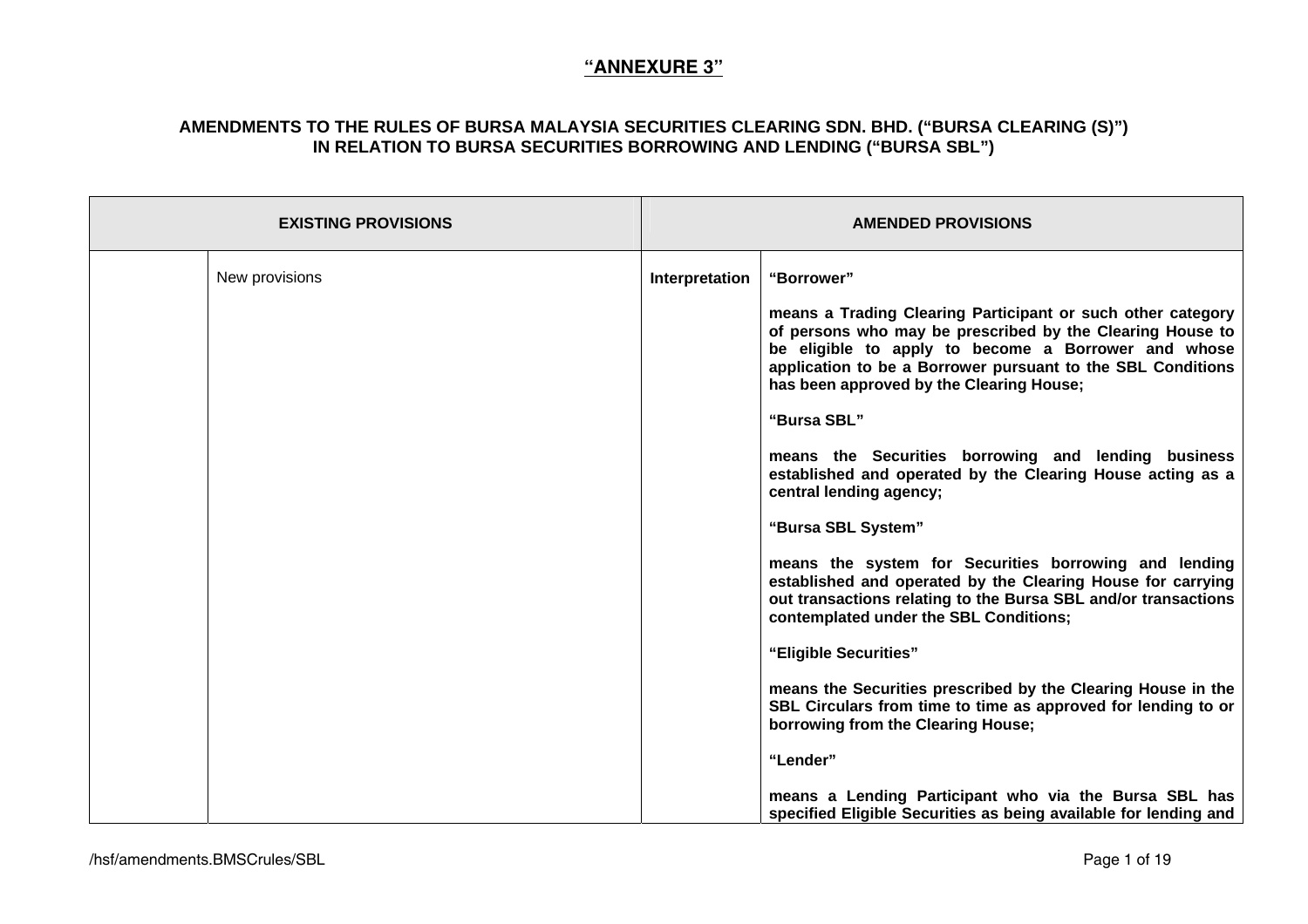| <b>EXISTING PROVISIONS</b> | <b>AMENDED PROVISIONS</b>                                                                                                                                                                                                                                                                                                                                                                                                                                       |
|----------------------------|-----------------------------------------------------------------------------------------------------------------------------------------------------------------------------------------------------------------------------------------------------------------------------------------------------------------------------------------------------------------------------------------------------------------------------------------------------------------|
|                            | whose Specified Eligible Securities have been approved for<br>loan to the Clearing House pursuant to the SBL Conditions;                                                                                                                                                                                                                                                                                                                                        |
|                            | "Lending Agent"                                                                                                                                                                                                                                                                                                                                                                                                                                                 |
|                            | means a Clearing Participant who has been approved by the<br>Clearing House to perform certain functions with respect to<br>lending of Securities by the Lending Participant or the Lender<br>to the Clearing House as specified in these Rules or any<br>directives, circulars or instructions issued by the Clearing<br>House and who is appointed as an agent to act on behalf of<br>the Lending Participant or the Lender in respect of these<br>functions; |
|                            | "Lending Participant"                                                                                                                                                                                                                                                                                                                                                                                                                                           |
|                            | means a person who has been approved by the Clearing<br>House as a lending participant and who has not since then<br>withdrawn its application to be a lending participant;                                                                                                                                                                                                                                                                                     |
|                            | "Lending Interest"                                                                                                                                                                                                                                                                                                                                                                                                                                              |
|                            | means a notification submitted by the Lending Participant or<br>Lender of its wish to lend Eligible Securities to the Clearing<br>House which includes, amongst others, the following -<br>the description and quantity of the Eligible Securities it<br>(a)<br>wishes to lend; and<br>(b) the account number of the securities account from which<br>the Loaned Securities are to be debited;                                                                  |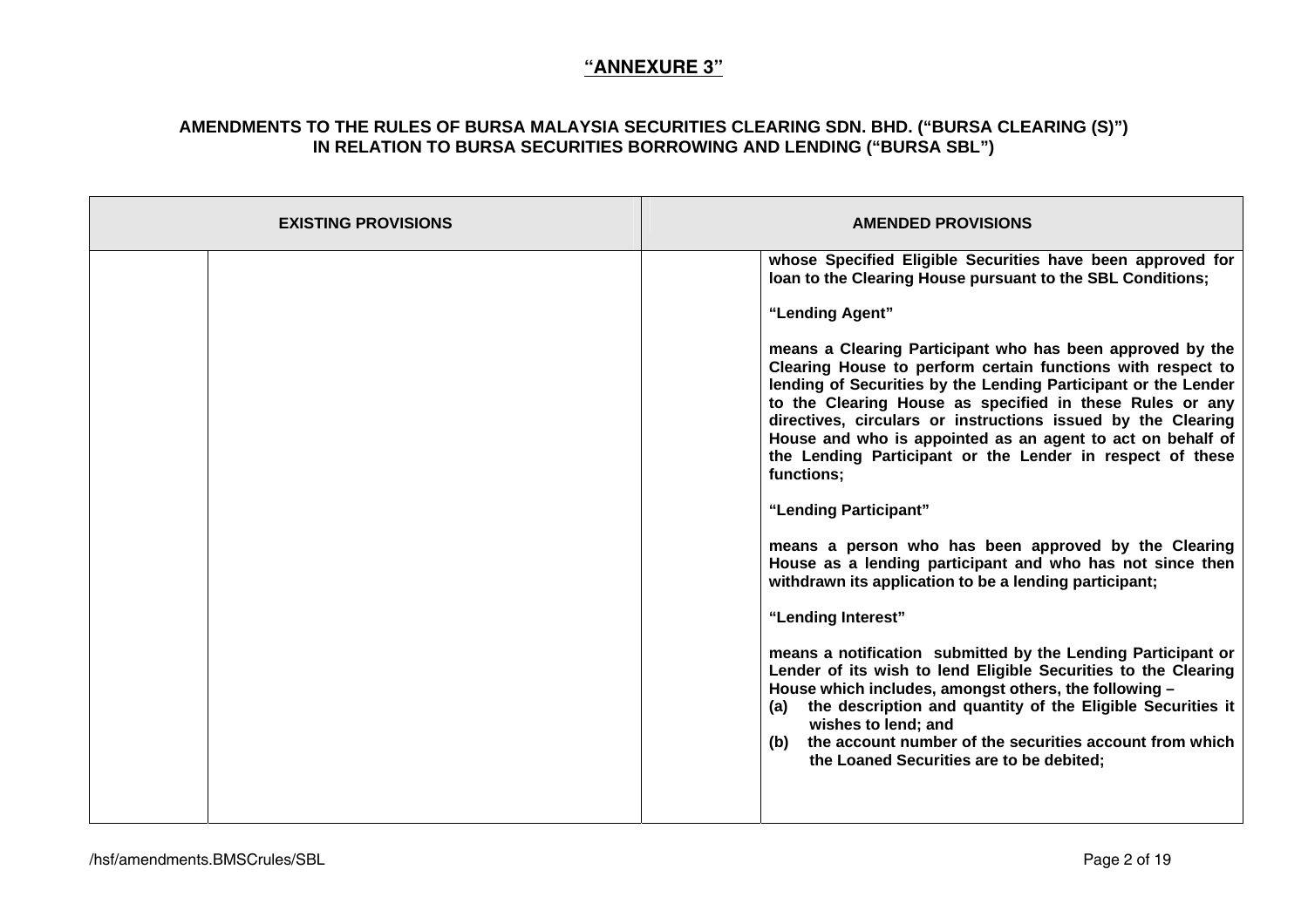| <b>EXISTING PROVISIONS</b> | <b>AMENDED PROVISIONS</b>                                                                                                                                                                                                                                                                                                                                                                                                                                                                          |
|----------------------------|----------------------------------------------------------------------------------------------------------------------------------------------------------------------------------------------------------------------------------------------------------------------------------------------------------------------------------------------------------------------------------------------------------------------------------------------------------------------------------------------------|
|                            | "Loaned Securities"                                                                                                                                                                                                                                                                                                                                                                                                                                                                                |
|                            | means the Specified Eligible Securities that are lent to or<br>borrowed from the Clearing House subject to the SBL<br><b>Conditions;</b>                                                                                                                                                                                                                                                                                                                                                           |
|                            | "SBL Circulars"                                                                                                                                                                                                                                                                                                                                                                                                                                                                                    |
|                            | means any circulars, guidelines, procedures, terms and<br>conditions and all other written requirements as may be<br>prescribed and issued from time to time by the Clearing<br>House, whether or not electronically, relating to the Bursa SBL<br>and/or the SBL Conditions and/or the transactions<br>contemplated under the SBL Conditions;                                                                                                                                                     |
|                            | "SBL Conditions"                                                                                                                                                                                                                                                                                                                                                                                                                                                                                   |
|                            | means the prescribed application to be approved as a Lending<br>Participant together with the Bursa SBL (Terms and<br>Conditions for Lending Participant and Lender) or the<br>prescribed application to be approved as a Borrower together<br>with the Bursa SBL (Terms and Conditions for Borrower)<br>individually or collectively, as the context may require, as may<br>be amended, modified or varied from time to time, and shall<br>include the SBL Circulars for the time being in force; |
|                            | "Specified Eligible Securities"                                                                                                                                                                                                                                                                                                                                                                                                                                                                    |
|                            | means the Eligible Securities specified by the Lending<br>Participant or Lender via the Bursa SBL System which are<br>available for lending to the Clearing House as may be updated<br>from time to time through the Bursa SBL System;                                                                                                                                                                                                                                                             |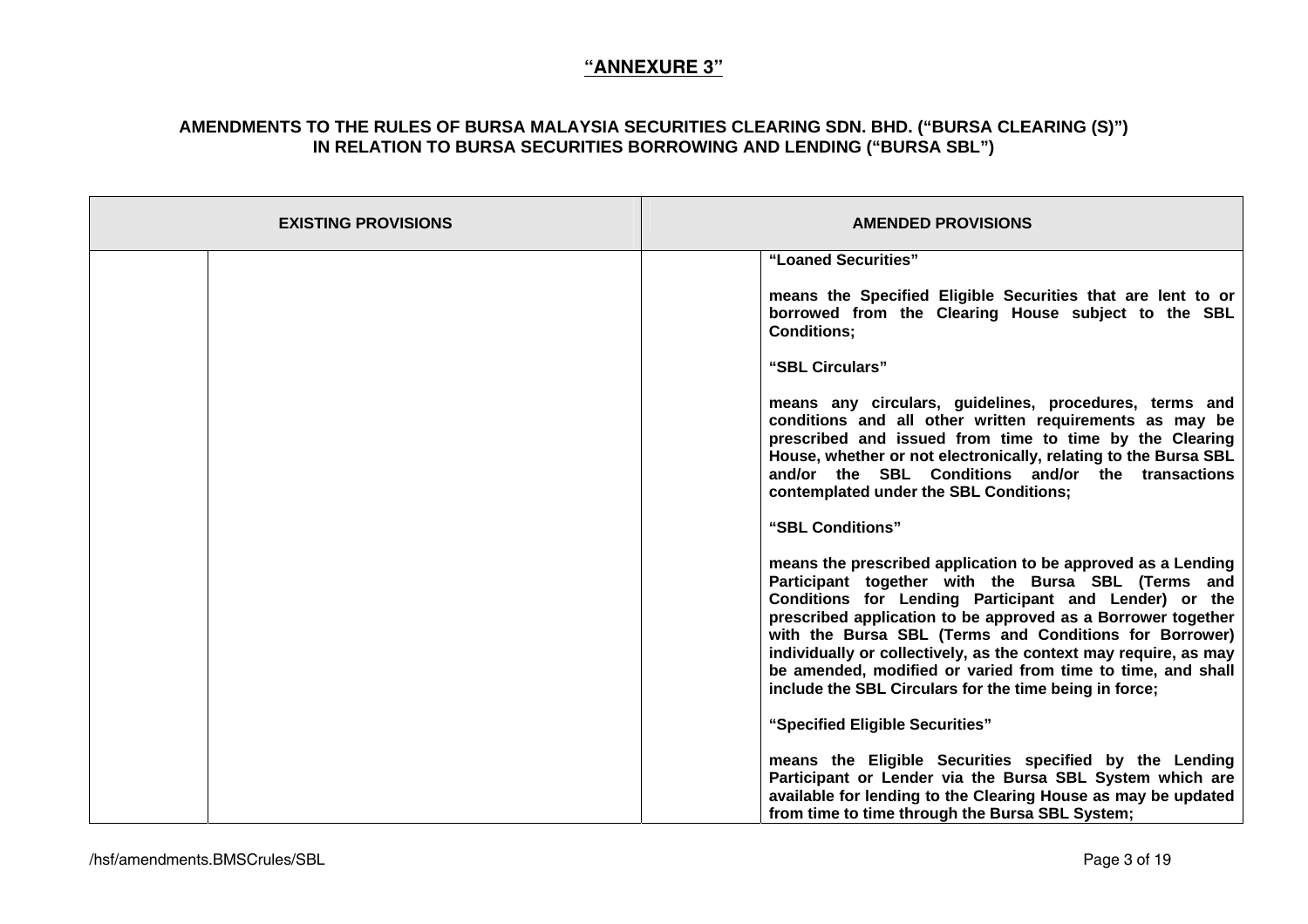|                   | <b>EXISTING PROVISIONS</b>                                                                                                                                                                                                                                                                                                                                                                                                                                                                                                                                                                                                                                                 |                 | <b>AMENDED PROVISIONS</b>                                                                                                                                                                                                                                                                                                                                                                                                                                                                                                                                                                                                                                                             |
|-------------------|----------------------------------------------------------------------------------------------------------------------------------------------------------------------------------------------------------------------------------------------------------------------------------------------------------------------------------------------------------------------------------------------------------------------------------------------------------------------------------------------------------------------------------------------------------------------------------------------------------------------------------------------------------------------------|-----------------|---------------------------------------------------------------------------------------------------------------------------------------------------------------------------------------------------------------------------------------------------------------------------------------------------------------------------------------------------------------------------------------------------------------------------------------------------------------------------------------------------------------------------------------------------------------------------------------------------------------------------------------------------------------------------------------|
|                   | New provisions                                                                                                                                                                                                                                                                                                                                                                                                                                                                                                                                                                                                                                                             | Rule A2.5       | <b>MINIMUM FINANCIAL REQUIREMENTS</b><br>Every Trading Clearing Participant shall comply with the<br>minimum financial requirements imposed by the Exchange, as<br>may be amended, varied, modified, supplemented or<br>substituted, from time to time, as if it were the Participating<br>Organisation referred to in the Exchange Rules. Such<br>requirements shall be deemed to form part of these Rules.                                                                                                                                                                                                                                                                          |
| <b>Rule 3.1</b>   | WITHDRAWAL<br><b>CLEARING</b><br><b>SUSPENSION,</b><br>OF.<br><b>PARTICIPANTSHIP AND OTHER DISCIPLINARY ACTION</b>                                                                                                                                                                                                                                                                                                                                                                                                                                                                                                                                                         | <b>Rule 3.1</b> | <b>SUSPENSION,</b><br><b>TERMINATION</b><br><b>CLEARING</b><br>OF.<br><b>PARTICIPANTSHIP AND OTHER DISCIPLINARY ACTION</b>                                                                                                                                                                                                                                                                                                                                                                                                                                                                                                                                                            |
| <b>Rule 3.1.2</b> | The following actions may be taken against any Clearing   Rule 3.1.2<br>Participant who has been found guilty under any disciplinary<br>proceedings:<br>to be withdrawn from the Clearing Participantship of<br>(a)<br>the Clearing House; and/or<br>to be suspended from Clearing Participantship with<br>(b)<br>the Clearing House or the Clearing House may limit<br>its activities or access to the services and facilities of<br>the Clearing House on such terms and such period<br>as the Clearing House may in its sole discretion<br>determine; and/or<br>to be imposed with a fine not exceeding five hundred<br>(c)<br>thousand ringgit (RM 500,000.00); and/or |                 | The following actions may be taken against any Clearing Participant<br>who has been found to have committed any of the acts of<br>misconduct stipulated in Rule 3.1.1:<br>(a)<br>suspend or terminate its Clearing Participantship;<br>(b)<br>suspend or terminate the Clearing Participant as a<br><b>Lending Agent;</b><br>limit the activities or access of the Clearing Participant to the<br>(c)<br>services and facilities of the Clearing House on such terms<br>and for such period as the Clearing House may in its sole<br>discretion determine;<br>impose on the Clearing Participant a fine not exceeding five<br>(d)<br>hundred thousand ringgit (RM 500,000.00); and/or |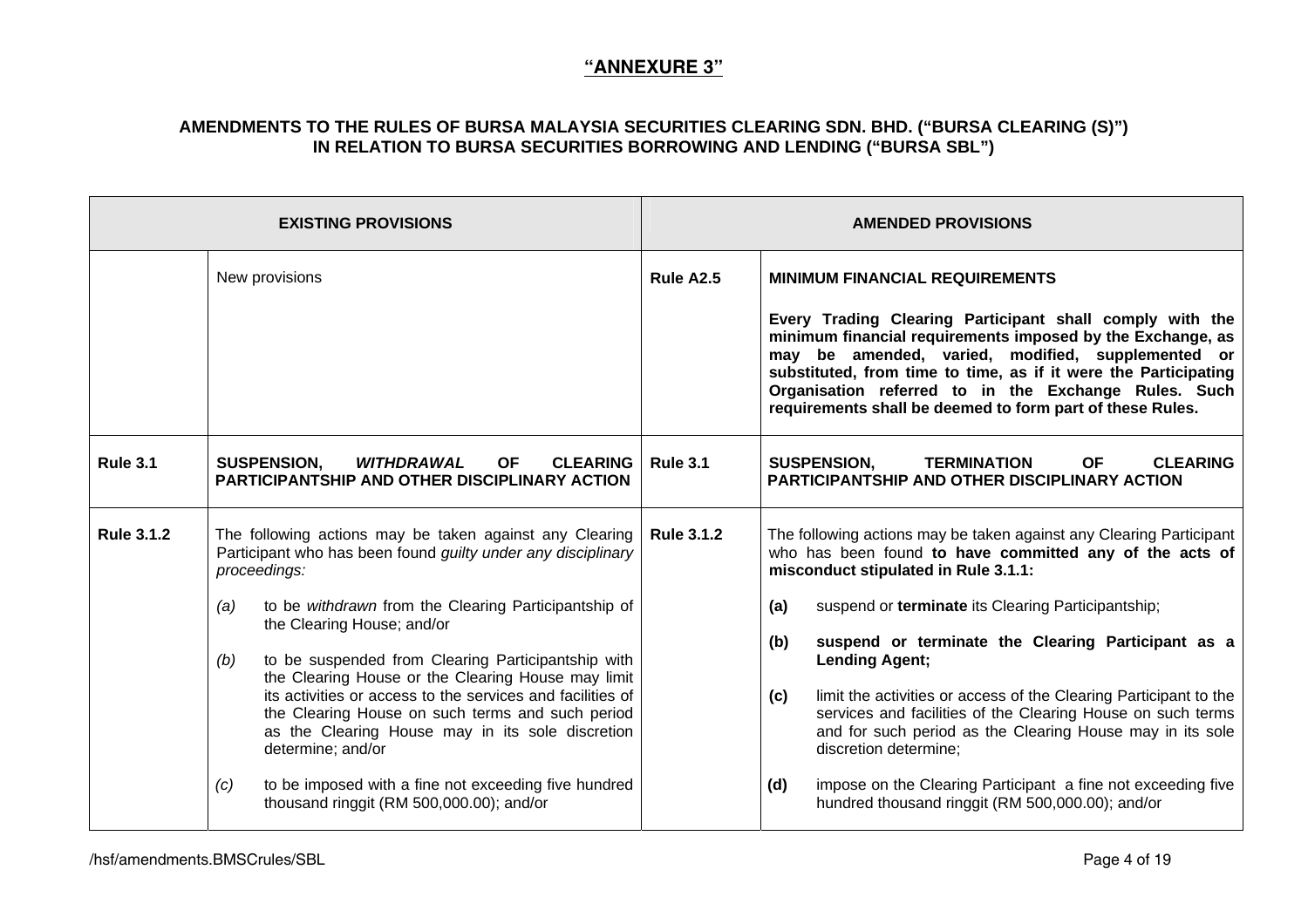|                 | <b>EXISTING PROVISIONS</b>                                                                                                                                                                                                           |                                                         | <b>AMENDED PROVISIONS</b>                                                                                                                                                                                                                                                                                                                                                                                                                                                                                         |
|-----------------|--------------------------------------------------------------------------------------------------------------------------------------------------------------------------------------------------------------------------------------|---------------------------------------------------------|-------------------------------------------------------------------------------------------------------------------------------------------------------------------------------------------------------------------------------------------------------------------------------------------------------------------------------------------------------------------------------------------------------------------------------------------------------------------------------------------------------------------|
|                 | to be reprimanded (private or public).<br>(d)                                                                                                                                                                                        |                                                         | reprimand the Clearing Participant (private or public).<br>(e)                                                                                                                                                                                                                                                                                                                                                                                                                                                    |
| <b>Rule 3.2</b> | <b>DISCIPLINARY ACTIONS</b><br>If the Clearing House is in the opinion that a Clearing<br>Participant is subjected to Rule 3.1, the Clearing House may<br>take disciplinary action against the Clearing Participant.                 | <b>Rule 3.2</b>                                         | Deleted.                                                                                                                                                                                                                                                                                                                                                                                                                                                                                                          |
| <b>Rule 3.4</b> | EFFECT UPON SUSPENSION OR WITHDRAWAL OF<br><b>CLEARING PARTICIPANTSHIP</b><br>Any Clearing Participant who has been suspended or<br>withdrawn from Clearing Participantship shall be subjected<br>to Rule 4.2, wherever appropriate. | <b>Rule 3.4</b>                                         | <b>TERMINATION</b><br>EFFECT UPON<br><b>SUSPENSION</b><br><b>OR</b><br>OF.<br><b>CLEARING PARTICIPANTSHIP</b><br>Any Clearing Participant who has been suspended or terminated<br>from Clearing Participantship shall be subjected to Rule 4.2,<br>wherever appropriate.                                                                                                                                                                                                                                          |
|                 | New provisions                                                                                                                                                                                                                       | <b>CHAPTER 7</b><br><b>BURSA SBL</b><br><b>Rule 7.1</b> | APPLICATION TO BE A LENDING PARTICIPANT OR LENDER<br>Any person who wishes to be a Lending Participant or Lender<br>$must -$<br>submit a complete and duly executed application in the<br>(a)<br>prescribed form to the Clearing House; and<br>comply with all requirements prescribed by the Clearing<br>(b)<br>House for a Lending Participant or Lender as contained<br>in these Rules, the SBL Conditions or as prescribed by<br>the Clearing House from time to time in relation to the<br><b>Bursa SBL.</b> |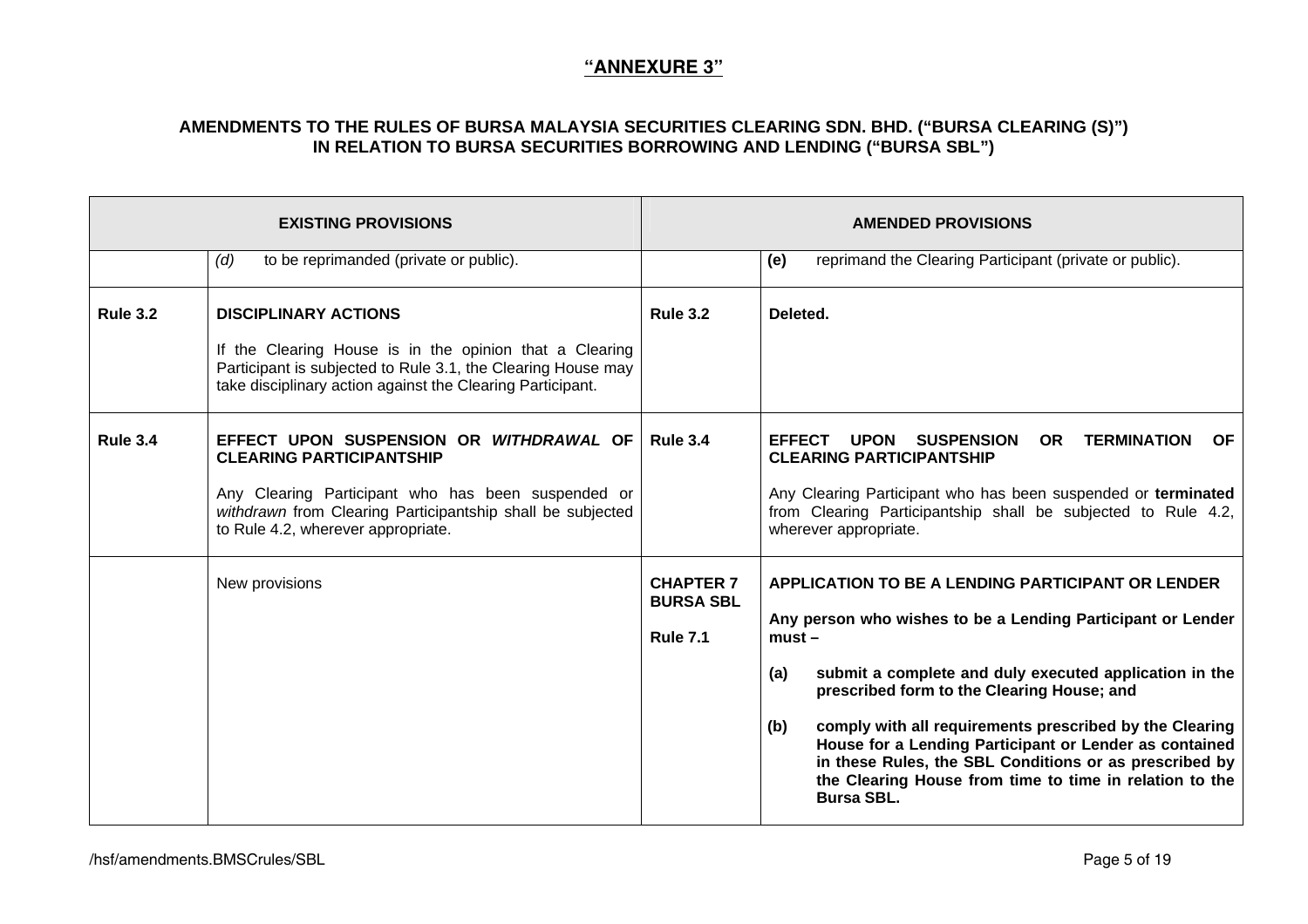| <b>EXISTING PROVISIONS</b> |                 | <b>AMENDED PROVISIONS</b>                                                                                                                                                                                                                                                                                                                             |
|----------------------------|-----------------|-------------------------------------------------------------------------------------------------------------------------------------------------------------------------------------------------------------------------------------------------------------------------------------------------------------------------------------------------------|
|                            |                 | The Clearing House reserves the right to reject an application<br>by any person to be a Lending Participant or Lender.                                                                                                                                                                                                                                |
| New provisions             | <b>Rule 7.2</b> | <b>APPLICATION TO BE A BORROWER</b>                                                                                                                                                                                                                                                                                                                   |
|                            |                 | A Trading Clearing Participant, or such other category<br>(a)<br>of persons who may be prescribed by the Clearing<br>House to be eligible to apply to become a Borrower,<br>who wishes to be a Borrower must:-                                                                                                                                        |
|                            |                 | submit a complete and duly executed application in<br>(i)<br>the prescribed form to the Clearing House;                                                                                                                                                                                                                                               |
|                            |                 | comply with all requirements prescribed by the<br>(ii)<br>Clearing House for a Borrower as contained in<br>these Rules, the SBL Conditions or as prescribed<br>by the Clearing House from time to time in relation<br>to the Bursa SBL; and                                                                                                           |
|                            |                 | (iii) where it is a Trading Clearing Participant, it must<br>comply with Rule 608.4 of the Exchange Rules as<br>may be amended, varied, modified, supplemented<br>or substituted from time to time as if it were the<br>Participating Organisation referred to in such Rule.                                                                          |
|                            |                 | The Clearing House may exercise discretion over the<br>(b)<br>approval of an application by a Trading Clearing<br>Participant, or such other category of persons who may<br>be prescribed by the Clearing House to be eligible to<br>apply to become a Borrower, to be a Borrower, and may<br>approve or reject such application as it deems fit. The |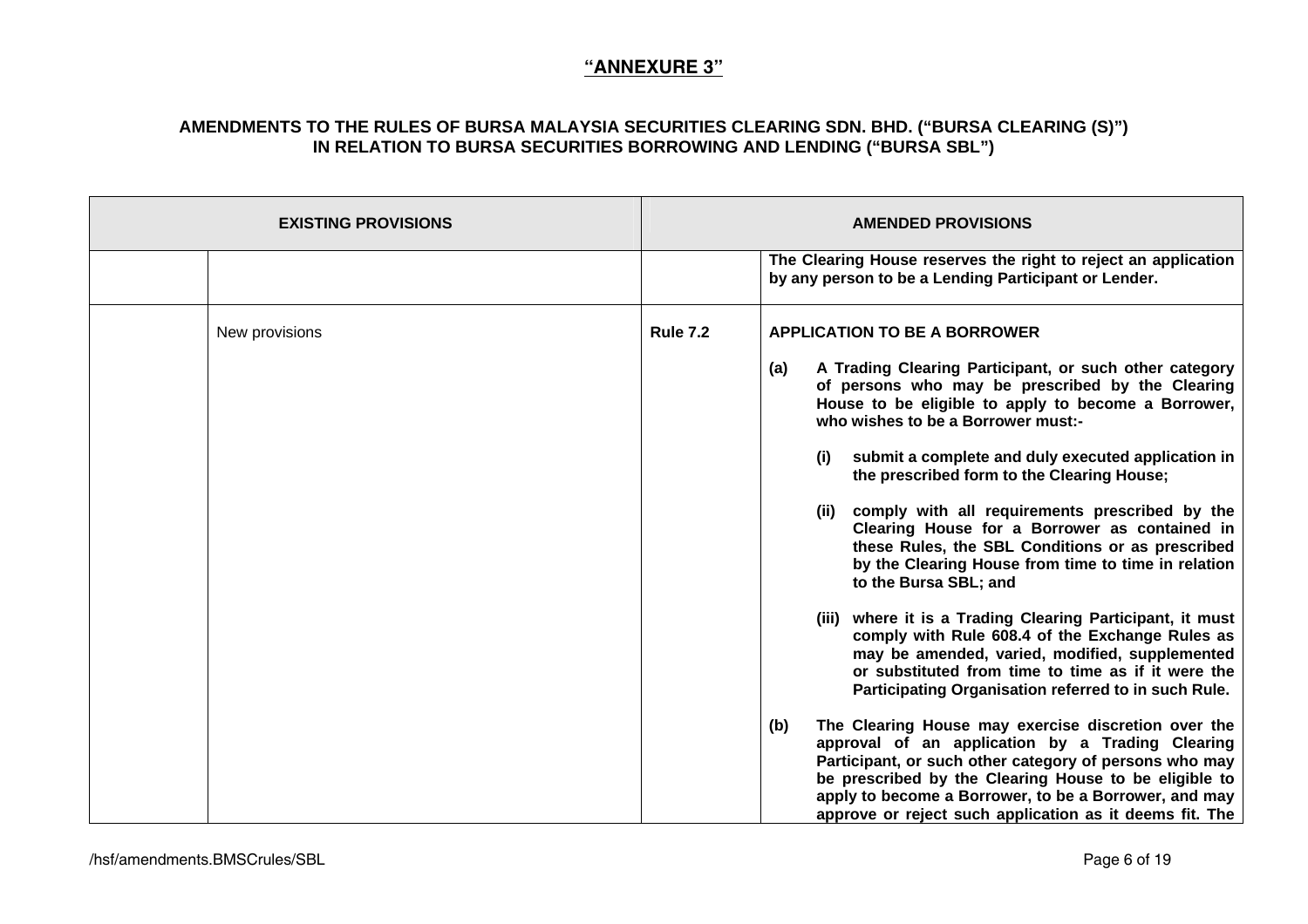| <b>EXISTING PROVISIONS</b> |                 | <b>AMENDED PROVISIONS</b>                                                                                                                                                                                                                                                                   |
|----------------------------|-----------------|---------------------------------------------------------------------------------------------------------------------------------------------------------------------------------------------------------------------------------------------------------------------------------------------|
|                            |                 | Clearing House may also approve an application<br>unconditionally or subject to such conditions, as it<br>deems fit.                                                                                                                                                                        |
| New provisions             | <b>Rule 7.3</b> | <b>BORROWING AND LENDING BY CLEARING PARTICIPANT</b>                                                                                                                                                                                                                                        |
|                            |                 | (a)<br>A Clearing Participant who is a Trading Clearing<br><b>Participant may borrow Eligible Securities from :-</b>                                                                                                                                                                        |
|                            |                 | (i)<br>the Clearing House whether for itself or its client<br>and the borrowing is subject to such<br>requirements as may be contained in these<br>Rules, the SBL Conditions or prescribed by the<br>Clearing House in relation to the Bursa SBL; or                                        |
|                            |                 | (ii)<br>its client provided that such borrowing is for the<br>sole purpose of lending the Eligible Securities<br>borrowed to the Clearing House, subject to such<br>requirements as may be contained in these<br>Rules or prescribed by the Clearing House in<br>relation to the Bursa SBL. |
|                            |                 | (b)<br>A Clearing Participant may lend Eligible Securities to :-                                                                                                                                                                                                                            |
|                            |                 | (i)<br>the Clearing House whether for itself or its client<br>subject to such requirements as may be<br>contained in these Rules, the SBL Conditions or<br>prescribed by the Clearing House in relation to<br>the Bursa SBL; or                                                             |
|                            |                 | (ii)<br>its client provided that the Clearing Participant is                                                                                                                                                                                                                                |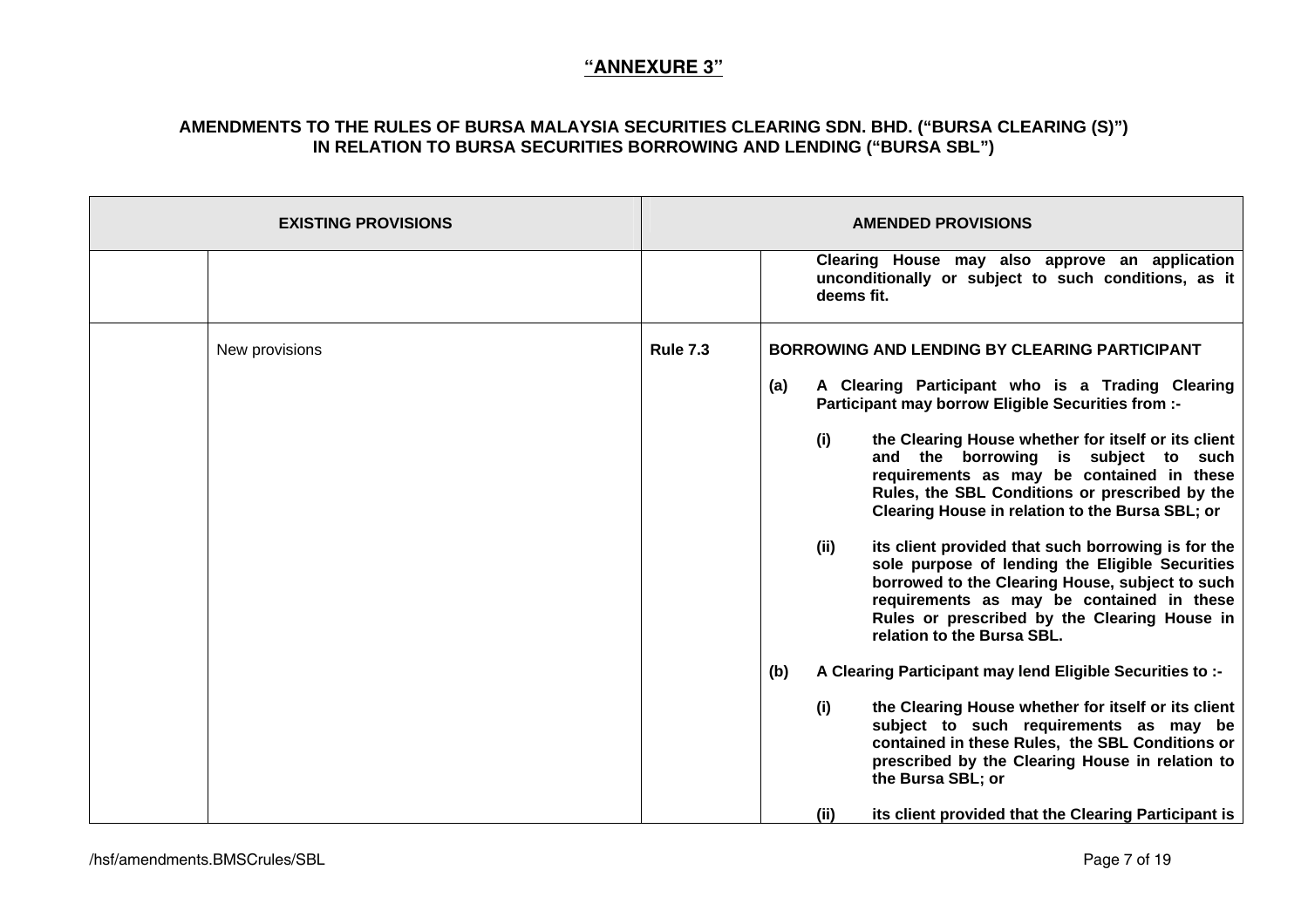| <b>EXISTING PROVISIONS</b> |                 | <b>AMENDED PROVISIONS</b>                                                                                                                                                                                                                                                                                                                                                                                     |
|----------------------------|-----------------|---------------------------------------------------------------------------------------------------------------------------------------------------------------------------------------------------------------------------------------------------------------------------------------------------------------------------------------------------------------------------------------------------------------|
|                            |                 | a Trading Clearing Participant and the Eligible<br>Securities being lent are the Eligible Securities<br>that had been borrowed from the Clearing House<br>for the sole purpose of lending to such client<br>and such lending is subject to such<br>requirements as may be contained in these<br>Rules, the SBL Conditions or prescribed by the<br>Clearing House in relation to the Bursa SBL.                |
| New provisions             | <b>Rule 7.4</b> | <b>PURPOSE OF SECURITIES BORROWING</b>                                                                                                                                                                                                                                                                                                                                                                        |
|                            |                 | A Trading Clearing Participant, or such other category<br>(a)<br>of persons who may be prescribed by the Clearing<br>House to be eligible to apply to become a Borrower,<br>who is approved to be a Borrower may only borrow the<br>Loaned Securities from the Clearing House whether for<br>itself or its client and/or lend such Loaned Securities to<br>its client for any one of the following purposes:- |
|                            |                 | (i)<br>to facilitate the settlement of a regulated short<br>sale in Eligible Securities and which is effected<br>in accordance with the Exchange Rules, whether<br>on its own account or on account of the<br><b>Borrower's client;</b>                                                                                                                                                                       |
|                            |                 | to facilitate the settlement of a sale of Eligible<br>(ii)<br>Securities effected on the Exchange whether on<br>the Borrower's own account or on account of<br>the Borrower's client where there are no<br>Securities or insufficient Securities in the<br>securities account of the Borrower or the                                                                                                          |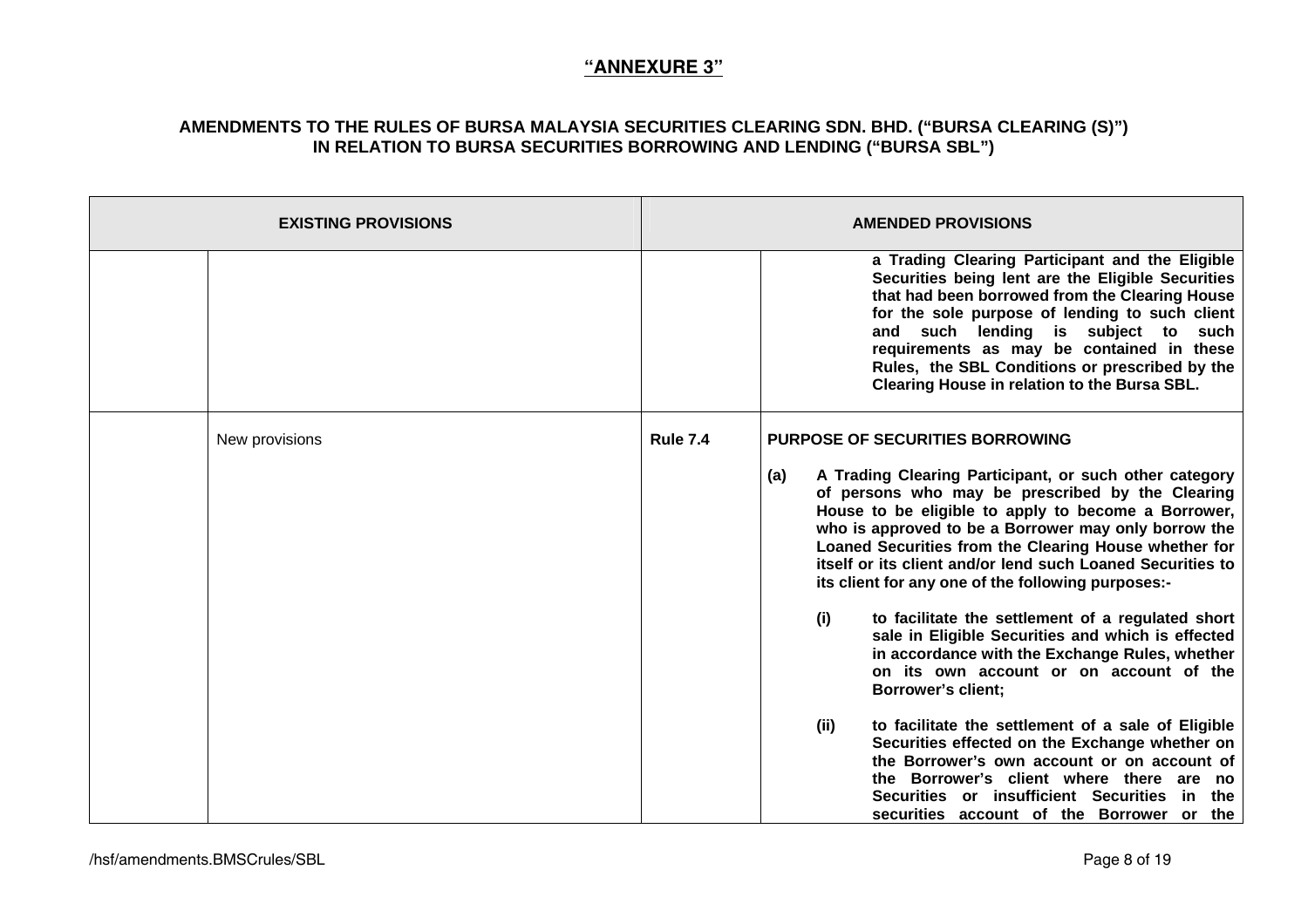| <b>EXISTING PROVISIONS</b> | <b>AMENDED PROVISIONS</b>                                                                                                                                                                                                                                                                                                                                                                                                                                                                                                                                                                                                                                                                                                                                                                                                    |
|----------------------------|------------------------------------------------------------------------------------------------------------------------------------------------------------------------------------------------------------------------------------------------------------------------------------------------------------------------------------------------------------------------------------------------------------------------------------------------------------------------------------------------------------------------------------------------------------------------------------------------------------------------------------------------------------------------------------------------------------------------------------------------------------------------------------------------------------------------------|
|                            | Borrower's client as will enable the Borrower or<br>the Borrower's client to meet its delivery<br>obligations to the purchaser (in accordance with<br>the Exchange Rules relating to delivery and<br>settlement) pursuant to a sale trade executed by<br>the Borrower or the Borrower's client on the<br>Exchange, as a result of a mistake however<br>made when executing the sale trade provided<br>always that the mistake was made in good faith<br>and discovered only after the sale trade has<br>been executed; or<br>for such other purposes as may be determined<br>(iii)<br>by the Clearing House in consultation with the<br><b>Commission.</b><br>For the purpose of this sub-rule (a), "regulated short<br>(b)<br>sale" shall have the same meaning as is assigned to<br>that expression in the Exchange Rules. |
| New provisions             | 7.5<br><b>APPROVAL AS LENDING AGENT</b>                                                                                                                                                                                                                                                                                                                                                                                                                                                                                                                                                                                                                                                                                                                                                                                      |
|                            | A Clearing Participant seeking approval to act as a<br>(a)<br><b>Lending Agent must:-</b>                                                                                                                                                                                                                                                                                                                                                                                                                                                                                                                                                                                                                                                                                                                                    |
|                            | satisfy the requirements of Rule 7.7(c) below;<br>(i)                                                                                                                                                                                                                                                                                                                                                                                                                                                                                                                                                                                                                                                                                                                                                                        |
|                            | apply to the Clearing House to be approved as a<br>(ii)<br><b>Lending Agent; and</b>                                                                                                                                                                                                                                                                                                                                                                                                                                                                                                                                                                                                                                                                                                                                         |
|                            | (iii) submit to the Clearing House a written declaration                                                                                                                                                                                                                                                                                                                                                                                                                                                                                                                                                                                                                                                                                                                                                                     |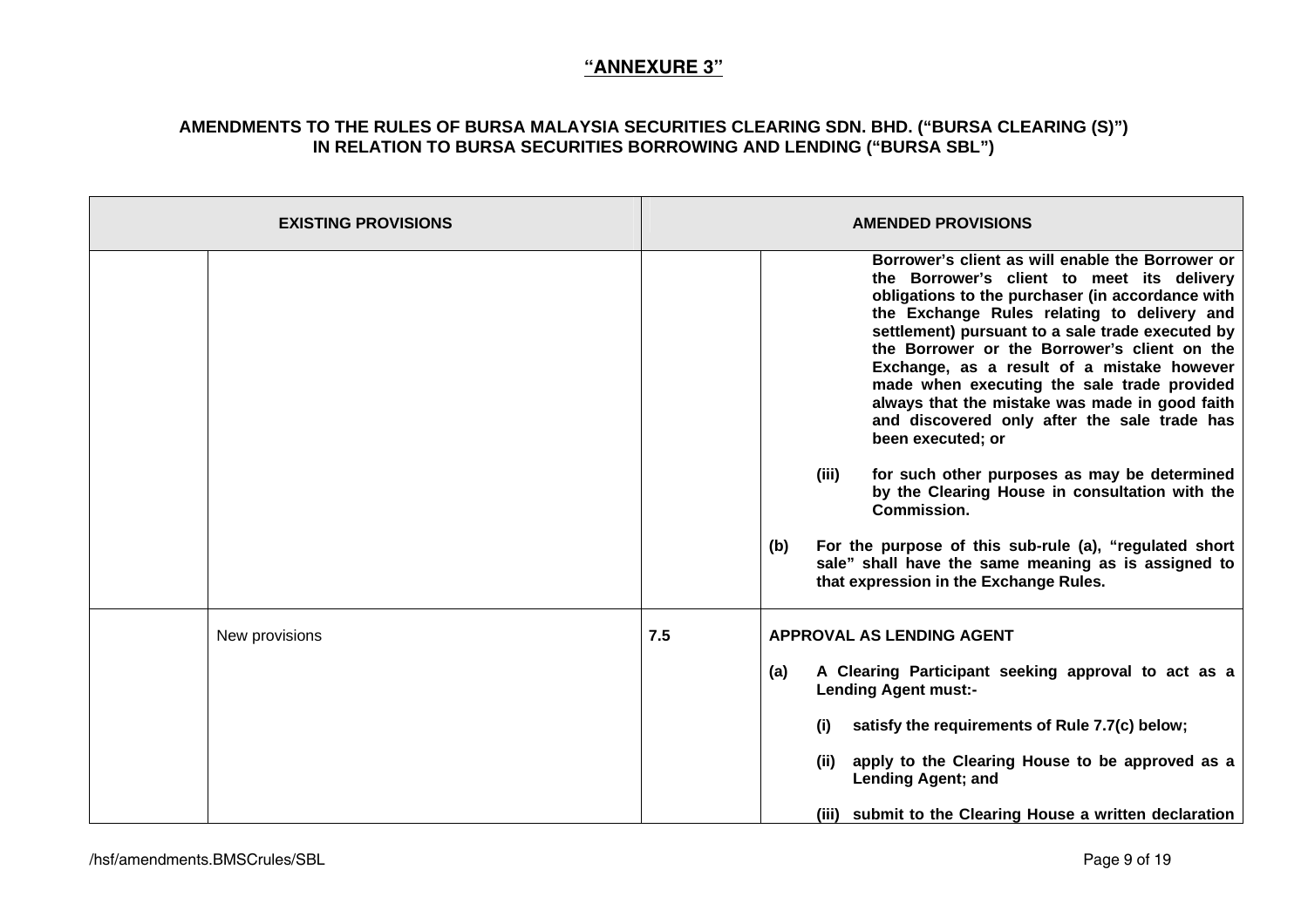| <b>EXISTING PROVISIONS</b> | <b>AMENDED PROVISIONS</b>                                                                                                                                                                                                                                                                                                                                                                                                                                                                 |
|----------------------------|-------------------------------------------------------------------------------------------------------------------------------------------------------------------------------------------------------------------------------------------------------------------------------------------------------------------------------------------------------------------------------------------------------------------------------------------------------------------------------------------|
|                            | in the form prescribed in Appendix 1, together with<br>its application as referred to above.                                                                                                                                                                                                                                                                                                                                                                                              |
|                            | Without prejudice to the power conferred on the<br>(b)<br>Clearing House in Rule 2.11 pertaining to the conduct of<br>inspection on a Clearing Participant, the Clearing House<br>may, at any time and/or from time to time prior to or<br>after the receipt of the prescribed declaration in<br>Appendix 1, undertake any inspection and/or audit on<br>the Clearing Participant seeking approval to act as a<br>Lending Agent in the manner determined by the<br><b>Clearing House.</b> |
|                            | The Clearing House may, in approving any application<br>(c)<br>made by a Clearing Participant pursuant to Rule 7.5(a),<br>impose such requirements or conditions as it deems<br>necessary to ensure the smooth operation of<br>transactions relating to the Bursa SBL.                                                                                                                                                                                                                    |
|                            | Notwithstanding and without prejudice to any other<br>(d)<br>provisions in this Chapter, the Clearing House shall not<br>be obligated to approve the application of every<br><b>Clearing Participant to be a Lending Agent.</b>                                                                                                                                                                                                                                                           |
|                            | (e)<br>A Clearing Participant who has been approved to act as<br>a Lending Agent shall act as the duly appointed agent of<br>the Lending Participant or Lender when performing the<br>functions and responsibilities set out under Rule 7.7(a)<br>and as may be specified from time to time.                                                                                                                                                                                              |
|                            | (f)<br>A Clearing Participant shall not perform the functions<br>and responsibilities set out under Rule 7.7(a) for any                                                                                                                                                                                                                                                                                                                                                                   |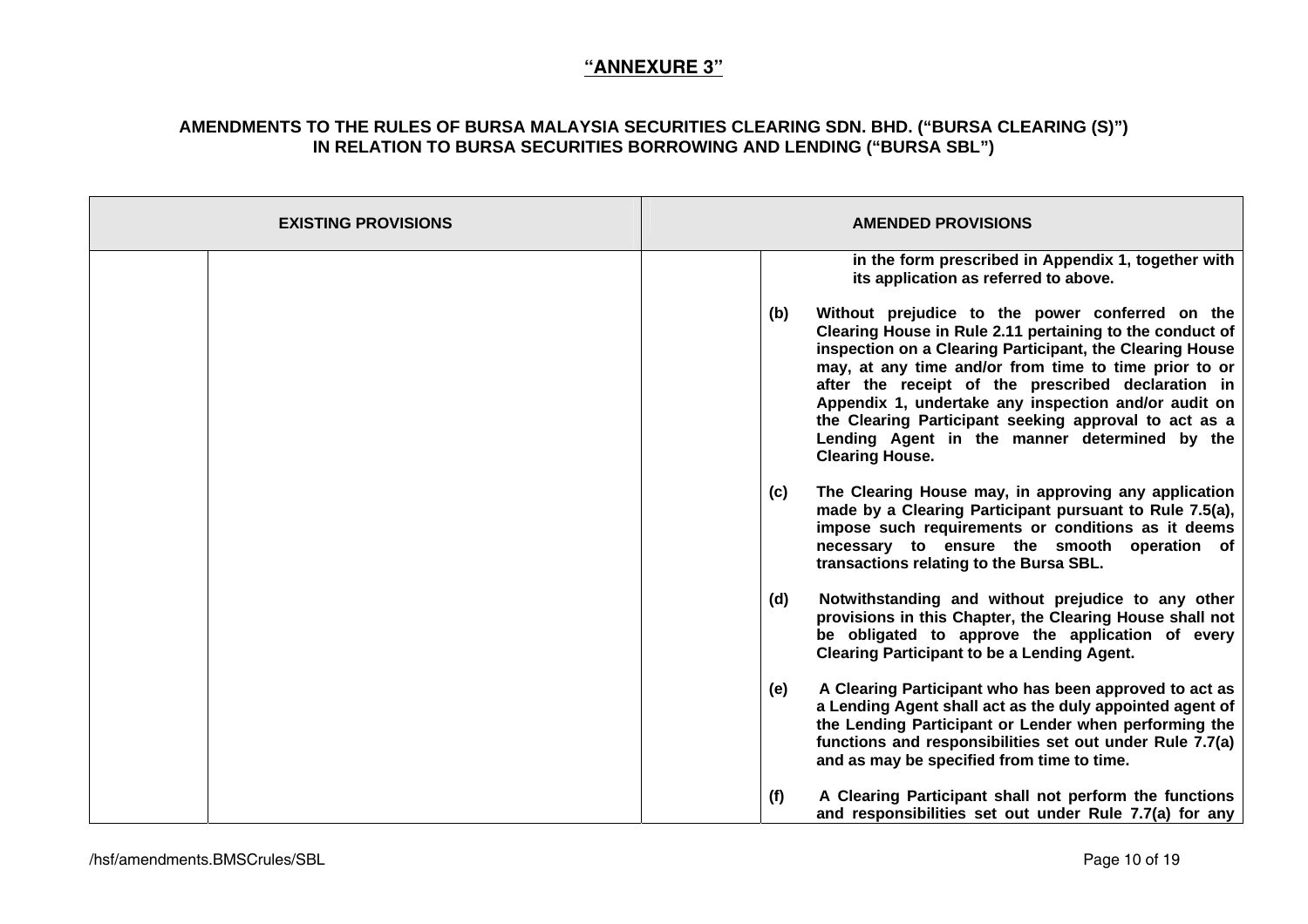| <b>EXISTING PROVISIONS</b> | <b>AMENDED PROVISIONS</b>                                                                                                                                                                                                                                                                                                                                                                                                                                                                                                                       |
|----------------------------|-------------------------------------------------------------------------------------------------------------------------------------------------------------------------------------------------------------------------------------------------------------------------------------------------------------------------------------------------------------------------------------------------------------------------------------------------------------------------------------------------------------------------------------------------|
|                            | Lending Participant or Lender as its agent, unless it has<br>first been approved as a Lending Agent and has entered<br>into a written agreement with such Lending Participant<br>or Lender to be appointed as his or its Lending Agent,<br>which agreement shall include the matters specified in<br>Appendix 2 of these Rules.                                                                                                                                                                                                                 |
| New provisions             | 7.6<br><b>ACCESS TO BURSA SBL SYSTEM</b><br>Upon approval of an application to be a Lending Agent<br>(a)<br>made pursuant to Rule 7.5(a), the Clearing Participant<br>shall be given access to the Bursa SBL System to<br>perform any of its functions and responsibilities as a<br>Lending Agent in relation to the Bursa SBL.<br>Such Clearing Participant shall comply with any<br>(b)<br>conditions or requirements prescribed by the Clearing<br>House from time to time in relation to the access to or<br>usage of the Bursa SBL System. |
| New provisions             | 7.7<br><b>FUNCTIONS AND RESPONSIBILITIES OF LENDING AGENT</b><br>A Clearing Participant who is approved and appointed<br>(a)<br>to be a Lending Agent for a Lending Participant or<br>Lender shall have, amongst others, the following<br>functions and responsibilities:-<br>(i)<br>To process the application of any person<br>applying to be a Lending Participant (hereinafter<br>in this Rule referred to as "the Said Lending                                                                                                             |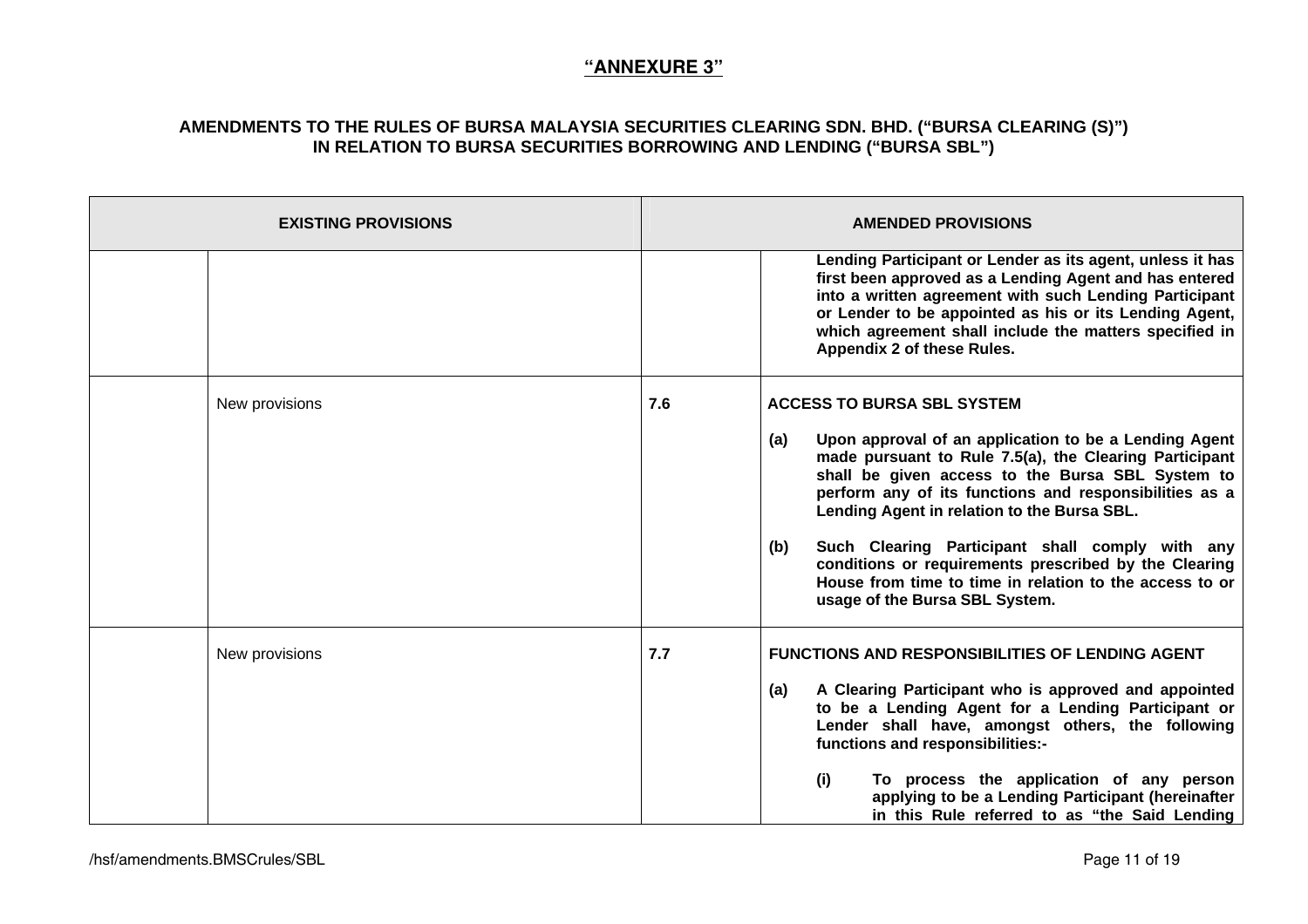| <b>EXISTING PROVISIONS</b> | <b>AMENDED PROVISIONS</b>                                                                                                                                                                                                                                                                                                                                                                                                                                                                                                                                                                                                                                                                                                                                                                                                                                                                                                                                                                                                                                                                                                                                                                   |
|----------------------------|---------------------------------------------------------------------------------------------------------------------------------------------------------------------------------------------------------------------------------------------------------------------------------------------------------------------------------------------------------------------------------------------------------------------------------------------------------------------------------------------------------------------------------------------------------------------------------------------------------------------------------------------------------------------------------------------------------------------------------------------------------------------------------------------------------------------------------------------------------------------------------------------------------------------------------------------------------------------------------------------------------------------------------------------------------------------------------------------------------------------------------------------------------------------------------------------|
|                            | Participant");                                                                                                                                                                                                                                                                                                                                                                                                                                                                                                                                                                                                                                                                                                                                                                                                                                                                                                                                                                                                                                                                                                                                                                              |
|                            | To give effect to any instructions or orders given<br>(iii)<br>by the Said Lending Participant or Lender<br>(hereinafter in this Rule referred to as "the Said<br>Lender") which include, inter alia, the keying-in<br>of Lending Interests into the Bursa SBL System;                                                                                                                                                                                                                                                                                                                                                                                                                                                                                                                                                                                                                                                                                                                                                                                                                                                                                                                      |
|                            | To transmit or forward to the Said Lending<br>(iii)<br>Participant or Said Lender any notification or<br>update communicated by the Clearing House via<br>the Bursa SBL System in relation to the<br>transactions by the Said Lending Participant or<br>Said Lender relating to the Bursa SBL (other<br>than notices pertaining to the issue of<br>announcements made by an issuer of the<br>Securities comprised in the Loaned Securities of<br>any action taken by such issuer in relation to or<br>arising from its Securities including payment of<br>dividend, issue of bonus Securities and other<br>rights and interests associated with its<br>Securities, capital restructuring and Securities<br>consolidation) or received by the Lending Agent<br>from the Clearing House for the information of<br>the Said Lending Participant or Said Lender,<br>including but not limited to, such matters<br>relating to any approval of Lending Interests,<br>recall of Loaned Securities, entitlement received<br>or is to be received by the Said Lender arising<br>from any corporate action with respect to the<br>Loaned Securities in accordance with the SBL<br><b>Conditions:</b> |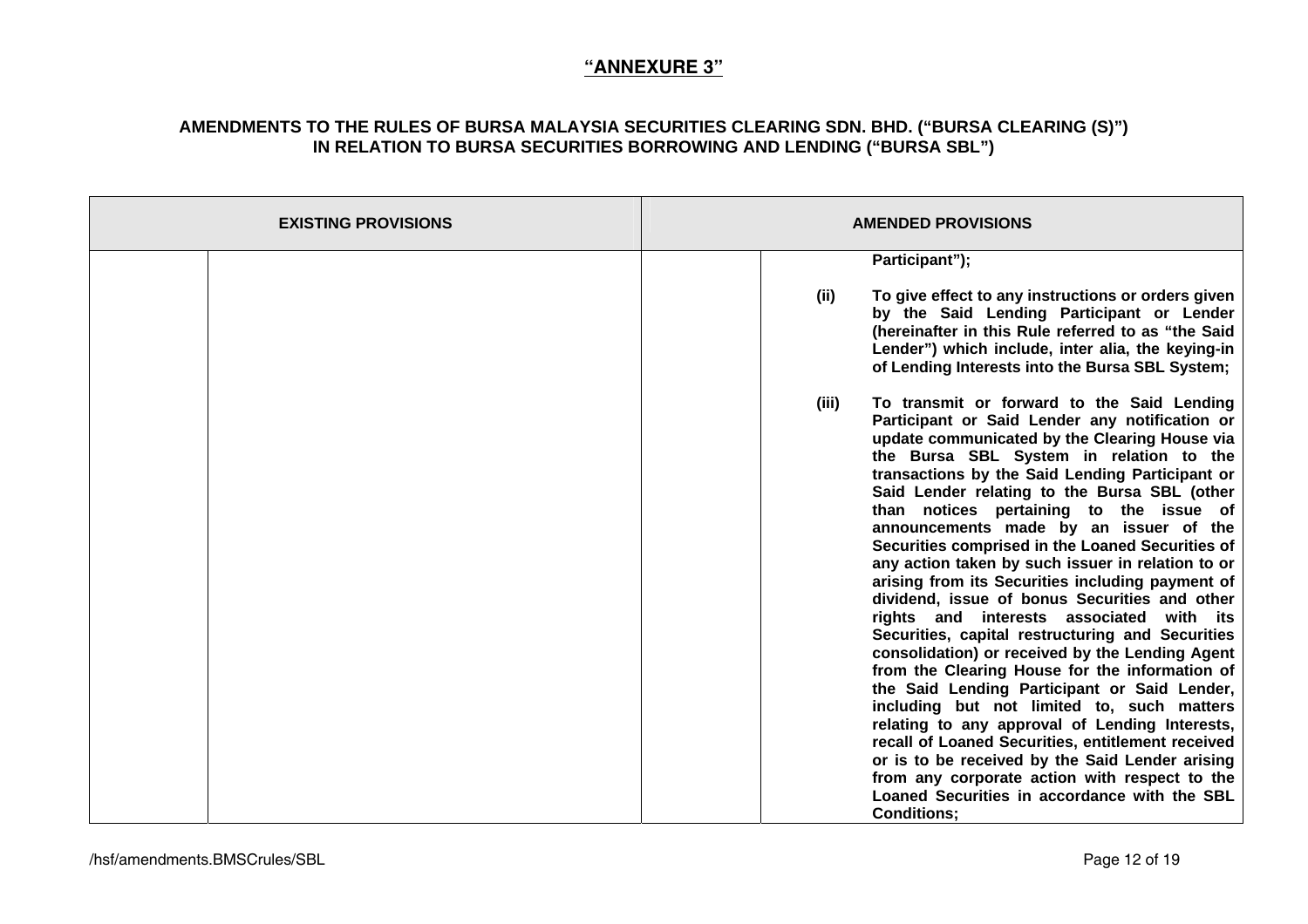| <b>EXISTING PROVISIONS</b> | <b>AMENDED PROVISIONS</b>                                                                                                                                                                                                                                                                                                                                                                                                                                                                                                                                                                                                                                                                                                                                                                                                                                                                                                                                        |
|----------------------------|------------------------------------------------------------------------------------------------------------------------------------------------------------------------------------------------------------------------------------------------------------------------------------------------------------------------------------------------------------------------------------------------------------------------------------------------------------------------------------------------------------------------------------------------------------------------------------------------------------------------------------------------------------------------------------------------------------------------------------------------------------------------------------------------------------------------------------------------------------------------------------------------------------------------------------------------------------------|
|                            | To collect all documents, forms, agreements,<br>(iv)<br>deeds including any amendments or variations<br>thereof relating to or governing the Bursa SBL<br>as the Clearing House may require from time to<br>time, from the Said Lending Participant or the<br>Said Lender for submission to the Clearing<br>House and from the Clearing House for<br>transmission to the Said Lending Participant or<br>the Said Lender;                                                                                                                                                                                                                                                                                                                                                                                                                                                                                                                                         |
|                            | (v)<br>To receive into the Lending Agent's bank<br>account designated for the receipt of any fees,<br>charges or income arising with respect to any<br>Loaned Securities due and payable by the<br>Clearing House to the Said Lender relating to the<br>Bursa SBL ("Designated Bank Account") and to<br>pay to the Said Lender such fees, charges or<br>income as may be prescribed by the Clearing<br>House from time to time and that have been<br>credited into the Lending Agent's Designated<br>Bank Account by the Clearing House subject to<br>the deduction of any fees and charges as may<br>be agreed between the Said Lender and the<br>Lending Agent, and to collect from the Said<br>Lender and to pay to the Clearing House, any<br>fees and charges due and payable by the Said<br>Lender to the Clearing House relating to the<br>Bursa SBL as may be prescribed by the Clearing<br>House from time to time without any deduction<br>or set off; |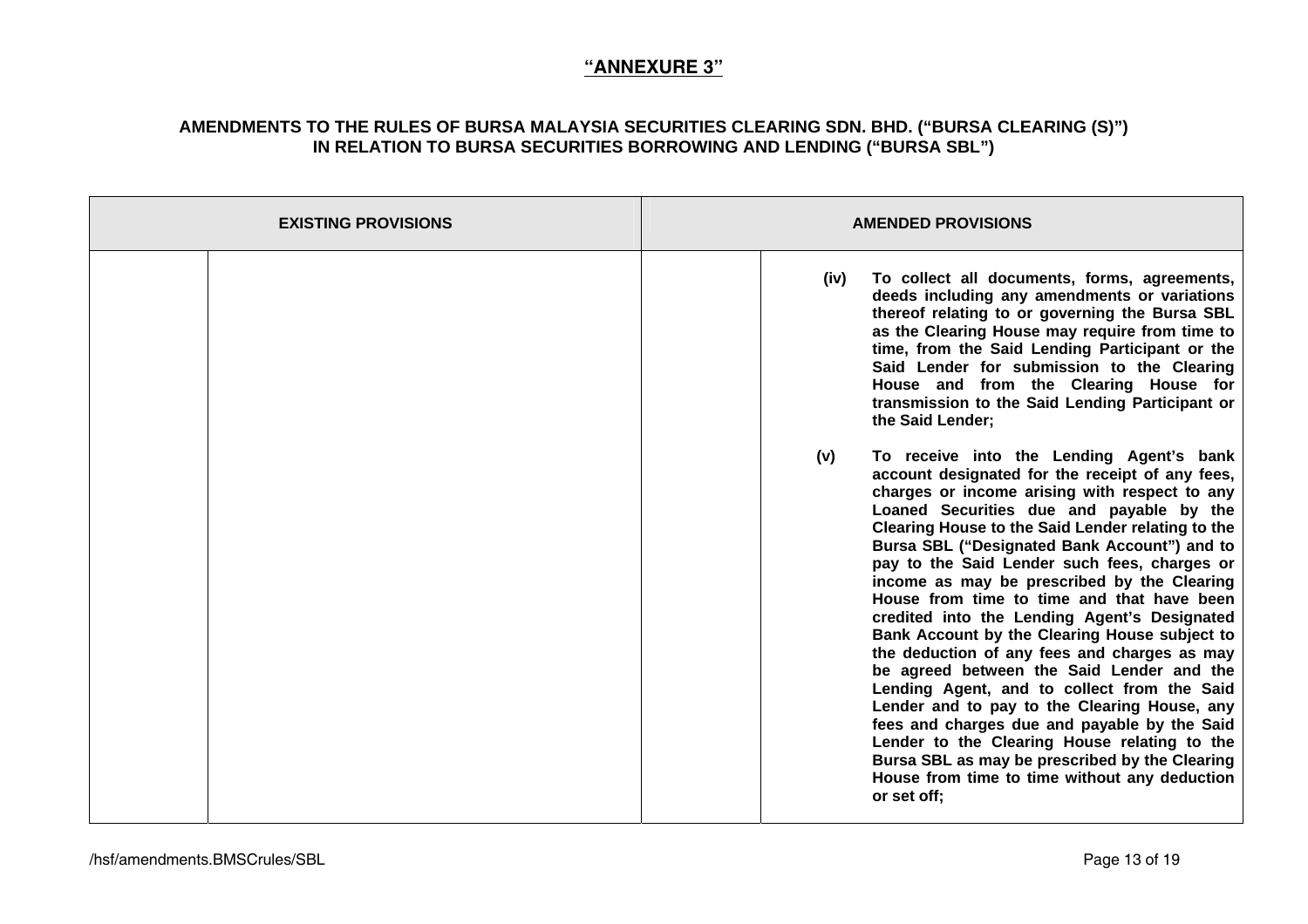| <b>EXISTING PROVISIONS</b> | <b>AMENDED PROVISIONS</b>                                                                                                                                                                                                                                                                                                                     |
|----------------------------|-----------------------------------------------------------------------------------------------------------------------------------------------------------------------------------------------------------------------------------------------------------------------------------------------------------------------------------------------|
|                            | To furnish to the Clearing House such<br>(vi)<br>documents relating to the Bursa SBL and such<br>advice, statement and report on the operation of<br>transactions relating to the Bursa SBL at such<br>times and in such manner as may be prescribed<br>by the Clearing House;                                                                |
|                            | (vii)<br>To give effect to any instructions, directives or<br>orders given by the Clearing House to facilitate<br>the operation of any transactions by the Lending<br>Participant or Lender relating to the Bursa SBL<br>or the SBL Conditions; and                                                                                           |
|                            | Such other functions and responsibilities as<br>(viii)<br>may be specified by the Clearing House from<br>time to time.                                                                                                                                                                                                                        |
|                            | The Clearing House may, by notice given to the Clearing<br>(b)<br>Participant from time to time, amend, vary or modify the<br>functions and responsibilities of the Clearing Participant<br>in relation to the Bursa SBL.                                                                                                                     |
|                            | A Clearing Participant seeking approval to act as a<br>(c)<br>Lending Agent or who is approved to act as a Lending<br>Agent must ensure that it has in place, at all times, the<br>requisite systems, infrastructure, functionalities and<br>controls for the performance of the functions and<br>responsibilities stipulated in Rule 7.7(a). |
|                            | A Clearing Participant approved as a Lending Agent<br>(d)<br>must perform the functions and responsibilities<br>stipulated in Rule 7.7(a) on behalf of the Said Lending                                                                                                                                                                       |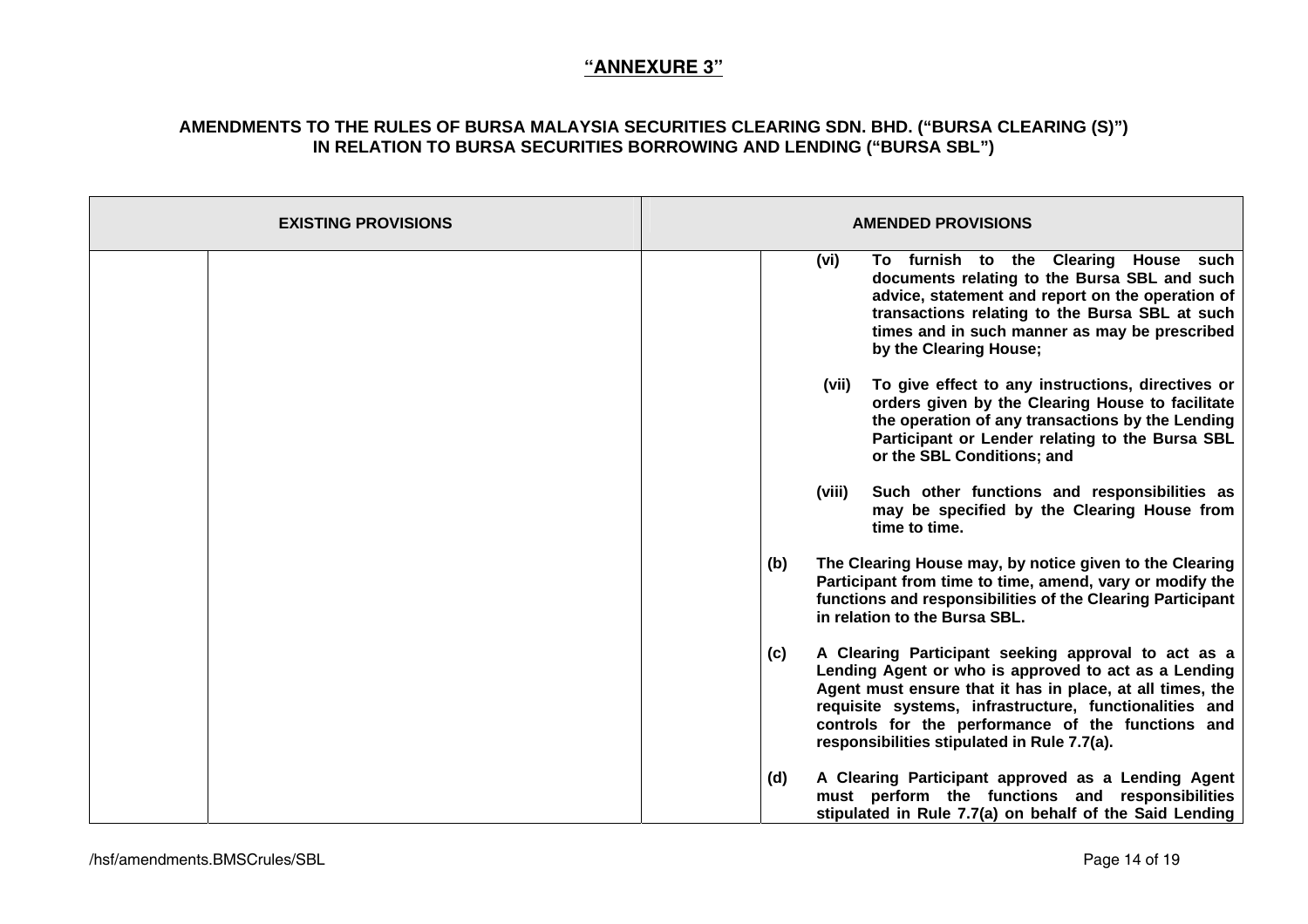| <b>EXISTING PROVISIONS</b> |     | <b>AMENDED PROVISIONS</b>                                                                                                                                                                                                                                                                                                                                                                                                                                                                                                                                                                                                                                                                                                                                           |
|----------------------------|-----|---------------------------------------------------------------------------------------------------------------------------------------------------------------------------------------------------------------------------------------------------------------------------------------------------------------------------------------------------------------------------------------------------------------------------------------------------------------------------------------------------------------------------------------------------------------------------------------------------------------------------------------------------------------------------------------------------------------------------------------------------------------------|
|                            |     | Participant or Said Lender in accordance with the<br>procedures or requirements as may be imposed by the<br><b>Clearing House from time to time.</b>                                                                                                                                                                                                                                                                                                                                                                                                                                                                                                                                                                                                                |
|                            | 7.8 | <b>ACTION BY THE CLEARING HOUSE</b>                                                                                                                                                                                                                                                                                                                                                                                                                                                                                                                                                                                                                                                                                                                                 |
|                            |     | Without prejudice to any other powers of the Clearing<br>(a)<br>House contained in the Act, these Rules or any<br>directives, circulars or instructions issued by the<br>Clearing House from time to time, if the Clearing<br>Participant commits a breach of any of the requirements<br>stipulated in this Chapter, the Clearing House may<br>exercise any of the following powers immediately without<br>further reference to the Clearing Participant in question:-<br>prohibit the Clearing Participant from entering into<br>(i)<br>any or all new transactions in relation to the Bursa<br>SBL and/or transactions contemplated under the<br><b>SBL Conditions; or</b><br>suspend or terminate the Clearing Participant as a<br>(ii)<br><b>Lending Agent.</b> |
|                            |     | (b) Where an action has been taken under Rule 7.8(a), a<br>Clearing Participant may make representations to the<br>Clearing House for the discontinuance of the action taken.<br>The Clearing House may after the representations were<br>made, discontinue with the action taken. However, such<br>discontinuance shall not be construed as an omission or<br>error of any kind on the part of the Clearing House in                                                                                                                                                                                                                                                                                                                                               |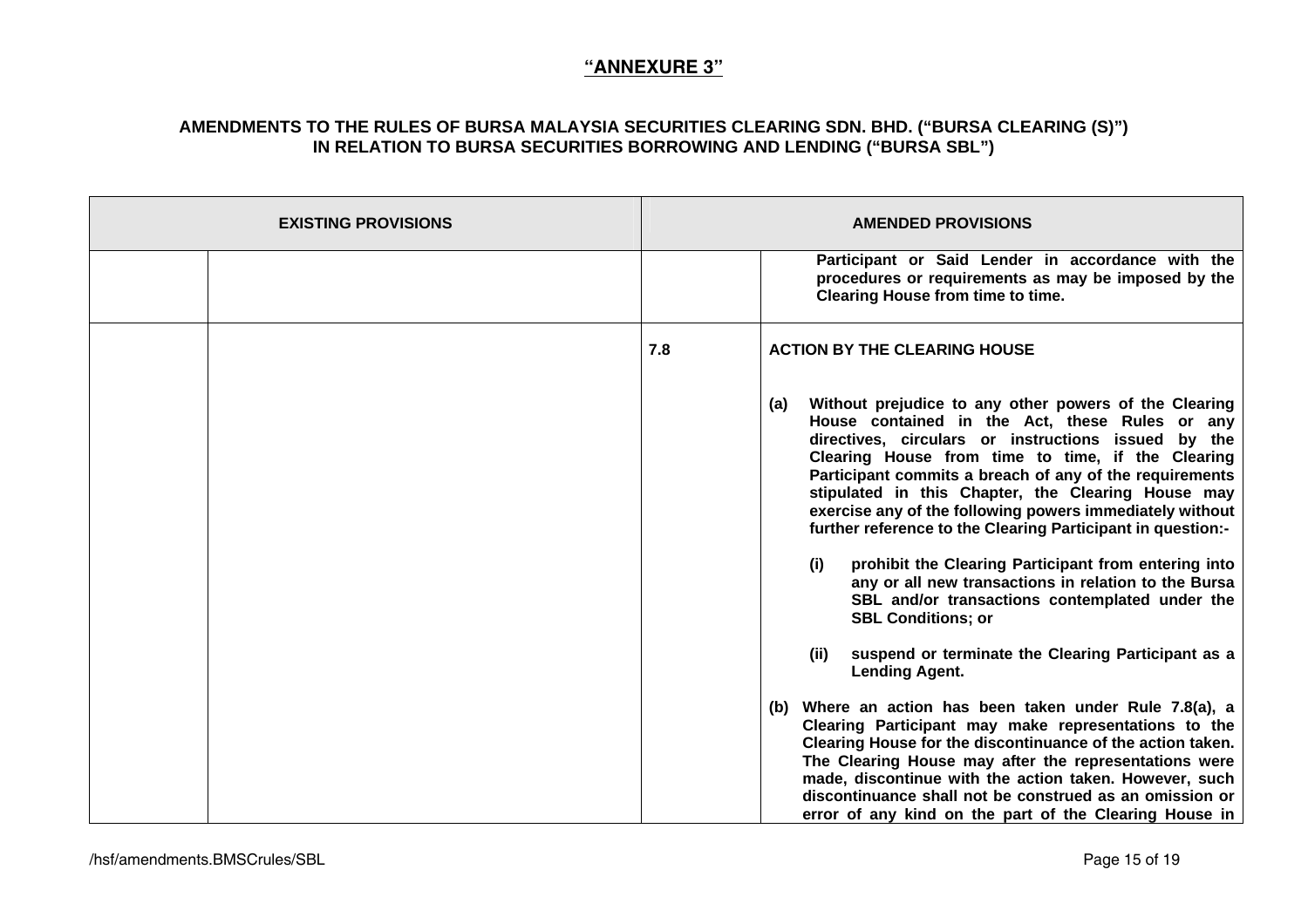| <b>EXISTING PROVISIONS</b> | <b>AMENDED PROVISIONS</b>                                                                                                                                                                                                                                                                                                                                                                                                                                                                                                                                                                                                                                                                                                 |
|----------------------------|---------------------------------------------------------------------------------------------------------------------------------------------------------------------------------------------------------------------------------------------------------------------------------------------------------------------------------------------------------------------------------------------------------------------------------------------------------------------------------------------------------------------------------------------------------------------------------------------------------------------------------------------------------------------------------------------------------------------------|
|                            | undertaking the action under Rule 7.8(a) in the first place.<br>The Clearing House shall not be held liable for any loss or<br>(C)<br>damage suffered by any party arising from or in<br>connection with the action taken by the Clearing House<br>under Rule 7.8(a) provided that the Clearing House has<br>acted in good faith.                                                                                                                                                                                                                                                                                                                                                                                         |
| New provisions             | 7.9<br><b>LIABILITY</b><br>The Clearing House shall not be liable to any person for any<br>loss or damage that may be incurred or suffered by such<br>person as a result of the exercise or intended exercise of any<br>power or performance of any duty conferred or imposed on<br>the Clearing House in relation to the Bursa SBL and<br>exercised by the Clearing House in good faith.                                                                                                                                                                                                                                                                                                                                 |
| New provisions             | 7.10<br><b>INDEMNITY</b><br>Each Clearing Participant shall be responsible for its own<br>operations and functions as a Lending Agent in relation to<br>the Bursa SBL as are required under these Rules, the SBL<br>Circulars or otherwise and shall indemnify and hold<br>indemnified the Clearing House, whether such indemnity is<br>claimed by the Clearing House during or after the expiry of<br>the tenure of the Clearing Participant as a Lending Agent, for<br>any loss, legal costs (including third party legal costs),<br>damage or liability suffered or incurred by the Clearing<br>House, whether directly or otherwise, as a result of any<br>negligence, omission, mistake, misrepresentation, fraud or |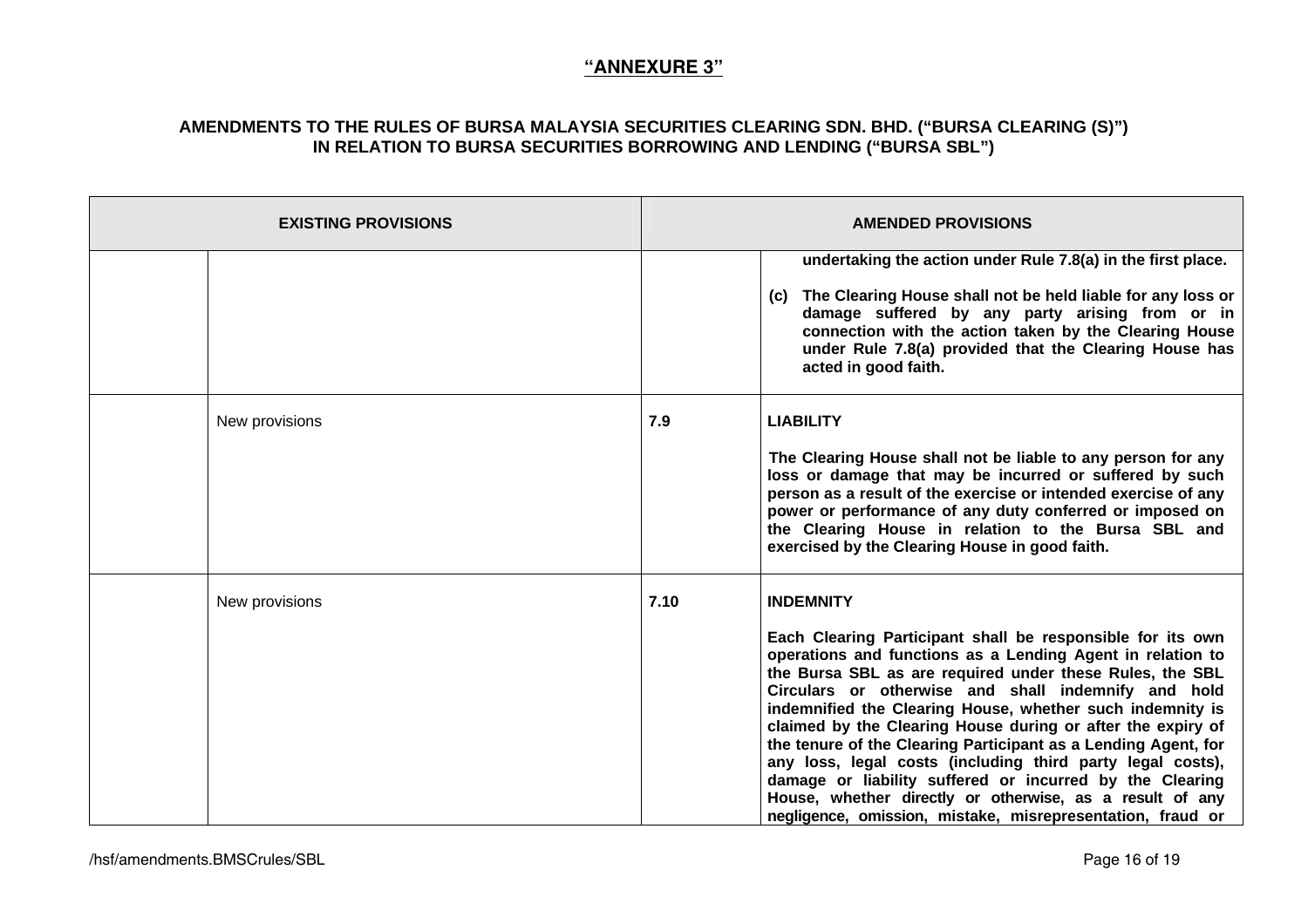| <b>EXISTING PROVISIONS</b> | <b>AMENDED PROVISIONS</b>                                                                                                                                                                                                                                                                                                                                                                                                                                                                                                                                                           |
|----------------------------|-------------------------------------------------------------------------------------------------------------------------------------------------------------------------------------------------------------------------------------------------------------------------------------------------------------------------------------------------------------------------------------------------------------------------------------------------------------------------------------------------------------------------------------------------------------------------------------|
|                            | error on the part of the Clearing Participant, its servants or<br>agents, provided always that such action or omission were<br>committed during its tenure as a Lending Agent.                                                                                                                                                                                                                                                                                                                                                                                                      |
| New provisions             | To:<br><b>APPENDIX 1</b><br><b>Bursa Malaysia Securities Clearing Sdn Bhd</b><br><b>Exchange Square</b><br><b>Bukit Kewangan</b><br>50200 Kuala Lumpur<br><b>COMPLIANCE WITH REQUIREMENTS IMPOSED BY BURSA</b><br><b>MALAYSIA SECURITIES CLEARING SDN BHD ("BURSA</b><br>CLEARING (S)") IN RELATION TO THE LENDING AGENT<br>Pursuant to the requirements of Rule 7.5(a) of the Rules of<br>Bursa Malaysia Securities Clearing Sdn Bhd ("Bursa Clearing<br>(S) Rules"), we [name of Clearing Participant applying to be a<br>Lending Agent] hereby declare and undertake as follows: |
|                            | 1) we shall provide to Bursa Clearing (S) or the Securities<br>Commission, upon request, any information required<br>by Bursa Clearing (S) or the Securities Commission<br>pertaining to the Lending Participants or Lenders for<br>whom we are acting;<br>2) we have formulated a set of Internal Guidelines for<br>Acting as a Lending Agent which has been approved<br>by our board of directors;<br>3) the Internal Guidelines for Acting as a Lending Agent<br>have been brought to the notice of the relevant                                                                 |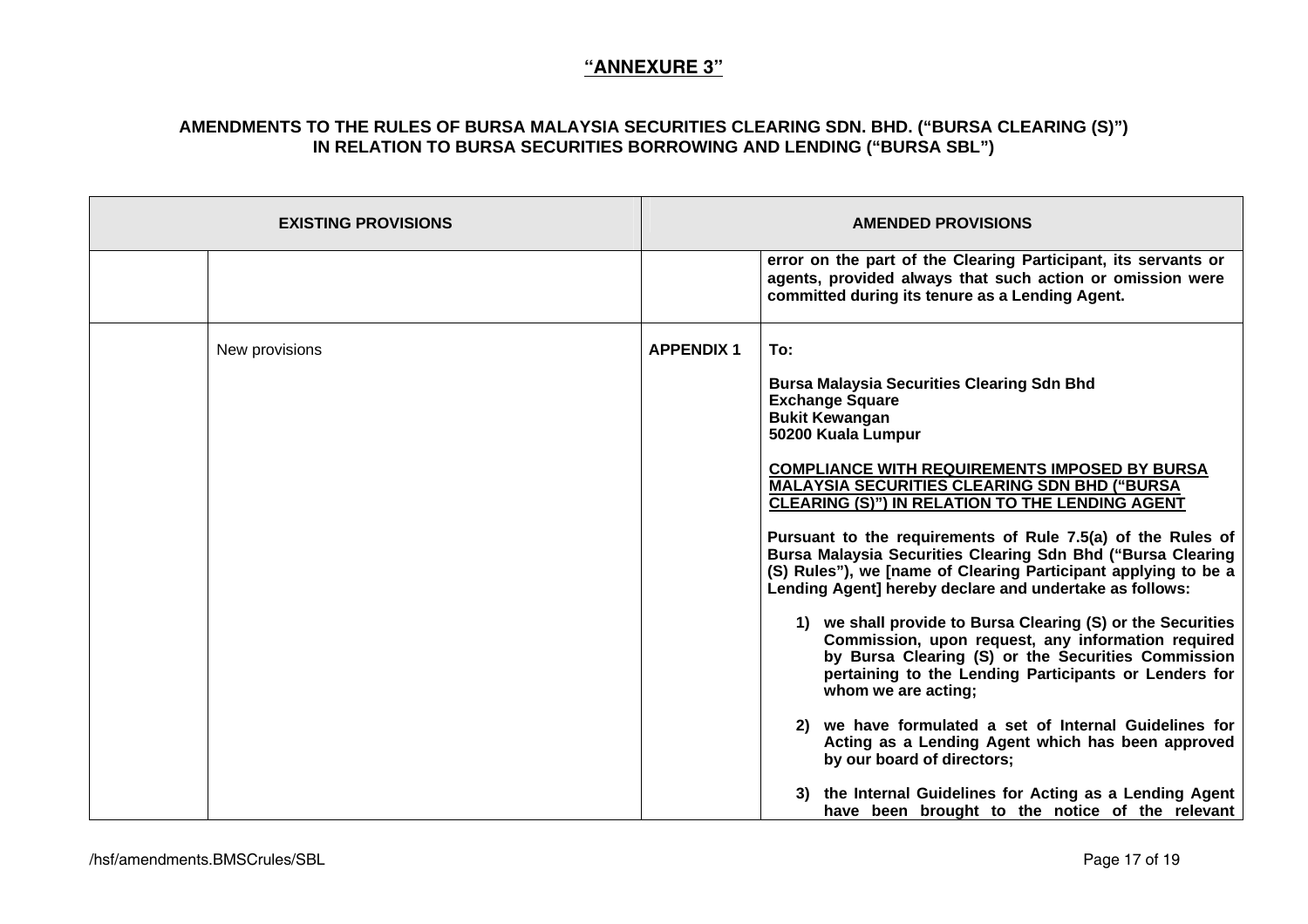| <b>EXISTING PROVISIONS</b> | <b>AMENDED PROVISIONS</b>                                                                                                                                                                                                                                                                                                                                                                                                                                                                                                                                                                               |
|----------------------------|---------------------------------------------------------------------------------------------------------------------------------------------------------------------------------------------------------------------------------------------------------------------------------------------------------------------------------------------------------------------------------------------------------------------------------------------------------------------------------------------------------------------------------------------------------------------------------------------------------|
|                            | employees who have read and understood the<br>contents therein;                                                                                                                                                                                                                                                                                                                                                                                                                                                                                                                                         |
|                            | 4) the Internal Guidelines for Acting as a Lending Agent<br>comply with the requirements set out in Bursa Clearing<br>(S) Rules; and                                                                                                                                                                                                                                                                                                                                                                                                                                                                    |
|                            | 5) all relevant systems and infrastructure including front<br>office and/or back office systems have been verified<br>and assessed in terms of application as well as<br>software and the hardware capabilities and are<br>confirmed to be operational and have all the<br>functionalities, requirements and controls in place for<br>the purpose of carrying out activities as a Lending<br>Agent in accordance with Bursa Clearing (S) Rules, the<br>Bursa SBL (Terms and Conditions for Lending<br>Participant and Lender) or directives, circulars or<br>instructions issued by Bursa Clearing (S). |
|                            | Dated this [ ] day of [ ] [ ].                                                                                                                                                                                                                                                                                                                                                                                                                                                                                                                                                                          |
|                            | <b>Signed</b><br>$\mathbf{L}$<br>Name:<br><b>Designation:</b><br>Date:                                                                                                                                                                                                                                                                                                                                                                                                                                                                                                                                  |
|                            | [End of Appendix ]                                                                                                                                                                                                                                                                                                                                                                                                                                                                                                                                                                                      |
| New provisions             | <b>APPENDIX 2</b><br>Matters which must be contained in the written agreement<br>the<br><b>Lending Agent</b><br>and<br>the<br>Lending<br>between<br><b>Participant/Lender</b>                                                                                                                                                                                                                                                                                                                                                                                                                           |